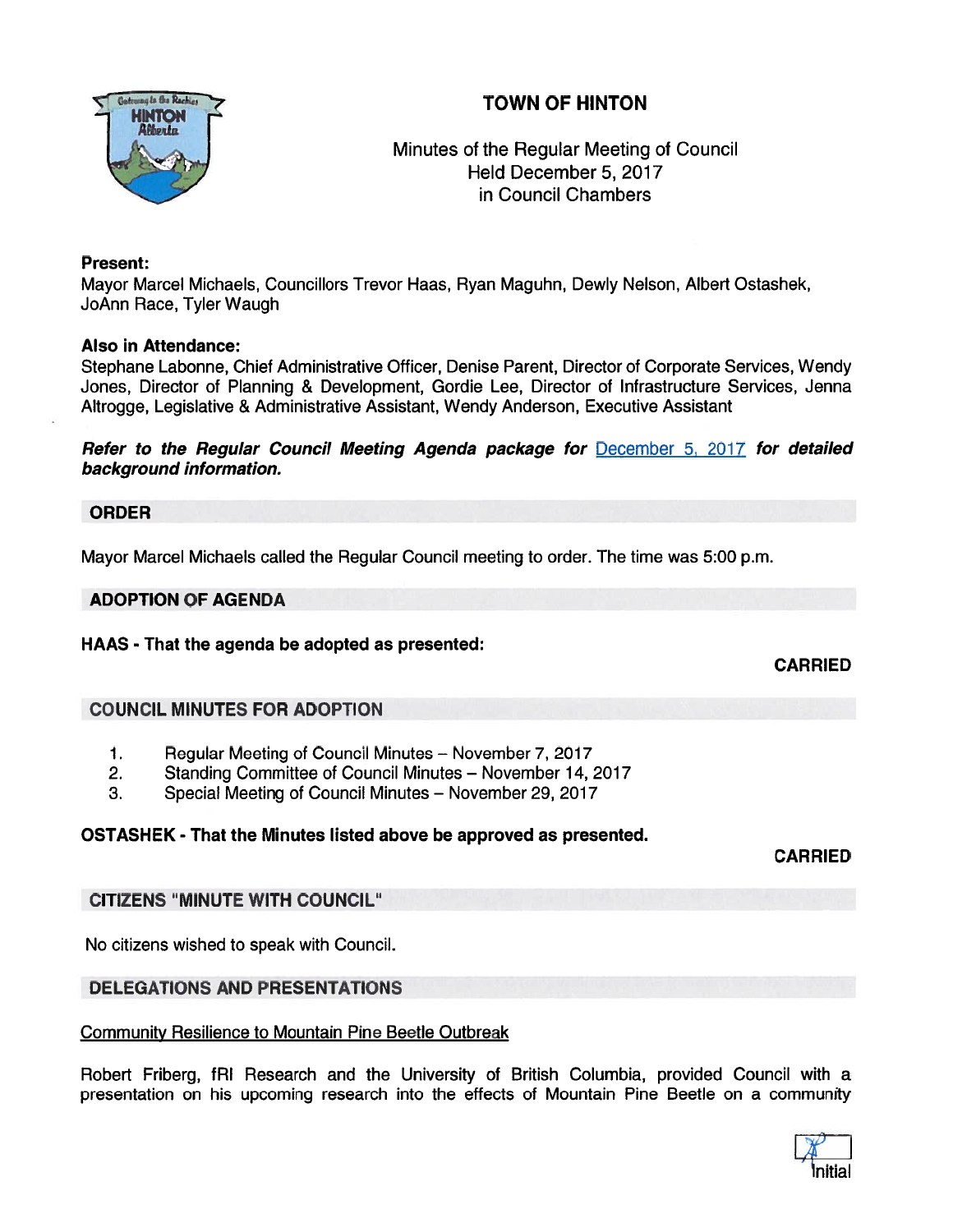Town of Hinton Reqular Meeting of Council Minutes—December 5, 2017 Page 2

> (Attachment #1). The project has been ongoing for approximately 11/2 years with the next step being interviews with <sup>a</sup> number of staff and Councillors and will be followed by <sup>a</sup> focus group discussion.

## ACTION ITEMS

## 1. Membership of Hinton Grant Funding Advisory Committee

OSTASHEK - That Council refer the repor<sup>t</sup> on the Membership of Hinton Grant Funding Advisory Committee to the second Standing Committee meeting in January 2018 to be reviewed and discussed with the Community Grant Funding process.

CARRIED

## 2. Request to Write-off Property Taxes on Demolished Manufactured Homes

HAAS - That Council approve the write-off of property taxes for <sup>a</sup> total \$2,254.32 for five demolished manufactured homes previously located at 77, 101, 263 and 314— 133 Jarvis Street and 65 — 145 East River Road.

CARRIED

## 3. Membership Applications for Hinton Mountain Pine Beetle Advisory Committee

OSTASHEK - That William Dunn and Rick Zroback be appointed to the Hinton Mountain Pine Beetle Advisory Committee.

CARRIED

MAGUHN - That Council approve the Hinton Mountain Pine Beetle Advisory Committee Terms of Reference (Revised 2.0) dated December 5, 2017.

CARRIED

## INFORMATION ITEMS

1. Council Information Package #1, #2, #3 and #4 for December 5, 2017

## NELSON - That Council Information Packages #1, #2, #3 and #4 for December 5, 2017 accepted for information.

CARRIED

## REPORTS FROM MAYOR, COUNCIL, CHIEF ADMINISTRATIVE OFFICER

1. Council Updates (Training, Conferences, Committees, Community Events)

Councillors reported on the various committees, meetings and activities they attended since the last Regular Council meeting and what they plan on attending in the coming weeks.

2. Administrative Inquiries

No inquiries were received.

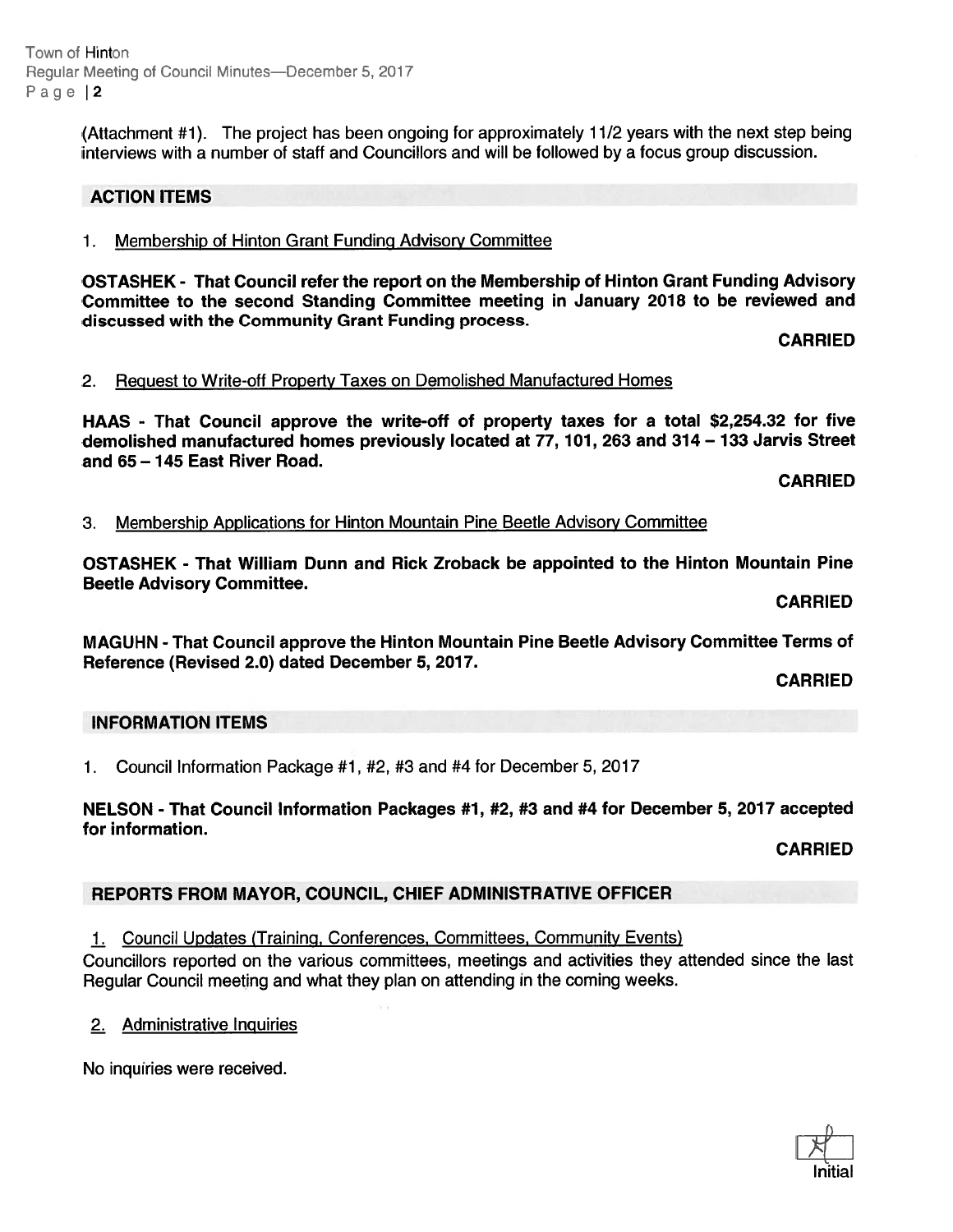## 3. Chief Administrative Officer Report

Stephane Labonne, Chief Administrative Officer, provided an update on administrative matters.

#### NOTICES OF MOTION

MICHAELS — That Policy #055 — Federation of Canadian Municipalities (FCM) and AUMA Council Attendance Policy be brought to the January 9, <sup>2078</sup> Regular Council meeting.

IN CAMERA

| OSTASHEK - That the Regular Meeting of Council move In Camera. |  |  |  |  |
|----------------------------------------------------------------|--|--|--|--|
|                                                                |  |  |  |  |

The time was 5:49 p.m.; Jenna Altrogge left the meeting.

OSTASHEK - That the Regular Meeting of Council move out of In Camera.

The time was 6:14 p.m.

#### GRANT FUNDING AGREEMENTS

MICHAELS - That Town Council authorize the Chief Administrative Officer to:

- a) enter into Agreements as presented, for the purpose of accepting <sup>a</sup> financial contribution to complete <sup>a</sup> Geothermal Feed Study.
- b) enter into an Agreement as presented, for the purpose of completing <sup>a</sup> Geothermal Feed Study.

#### CARRIED

CARRIED

CARRIED

NELSON - That the Request for Decision titled, "Grant Funding Agreements" and attachments, remain private pursuant to Sections 16, 21, 23, 24 and 25 of the Freedom of Information and Protection of Privacy Act, RSA 2000, Chapter F-25.

CARRIED

#### ADJOURNMENT

RACE - That the Regular Meeting of Council adjourn.<br>
CARRIED

The time was  $6:17$  p.m.

Director of Corporate Services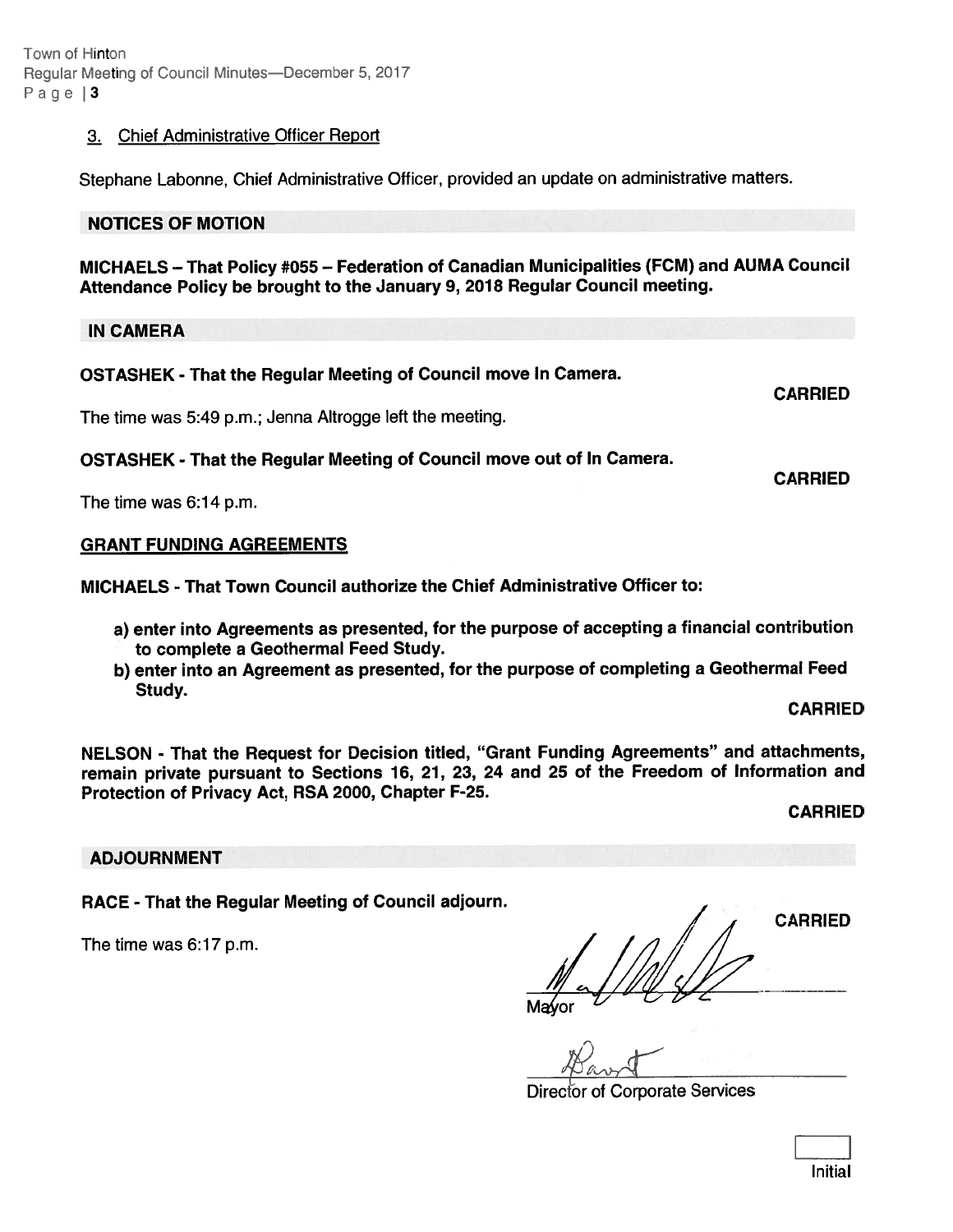# Project Brief: Community Resilience to Pine Beetle and Rural Economic Change

Presented to Town of Hinton Mayor and Council December 5, 2017 By Rob Friberg, PhD Candidate, The University of British Columbia, Okanagan Partners in the Pine Beetle Research Program: Alborta = **kw "Environment LAN** Ulget Fraser CRS Coothills CREATED t<sup>></sup>Ontario Manitoba **A1** TRIA-Net

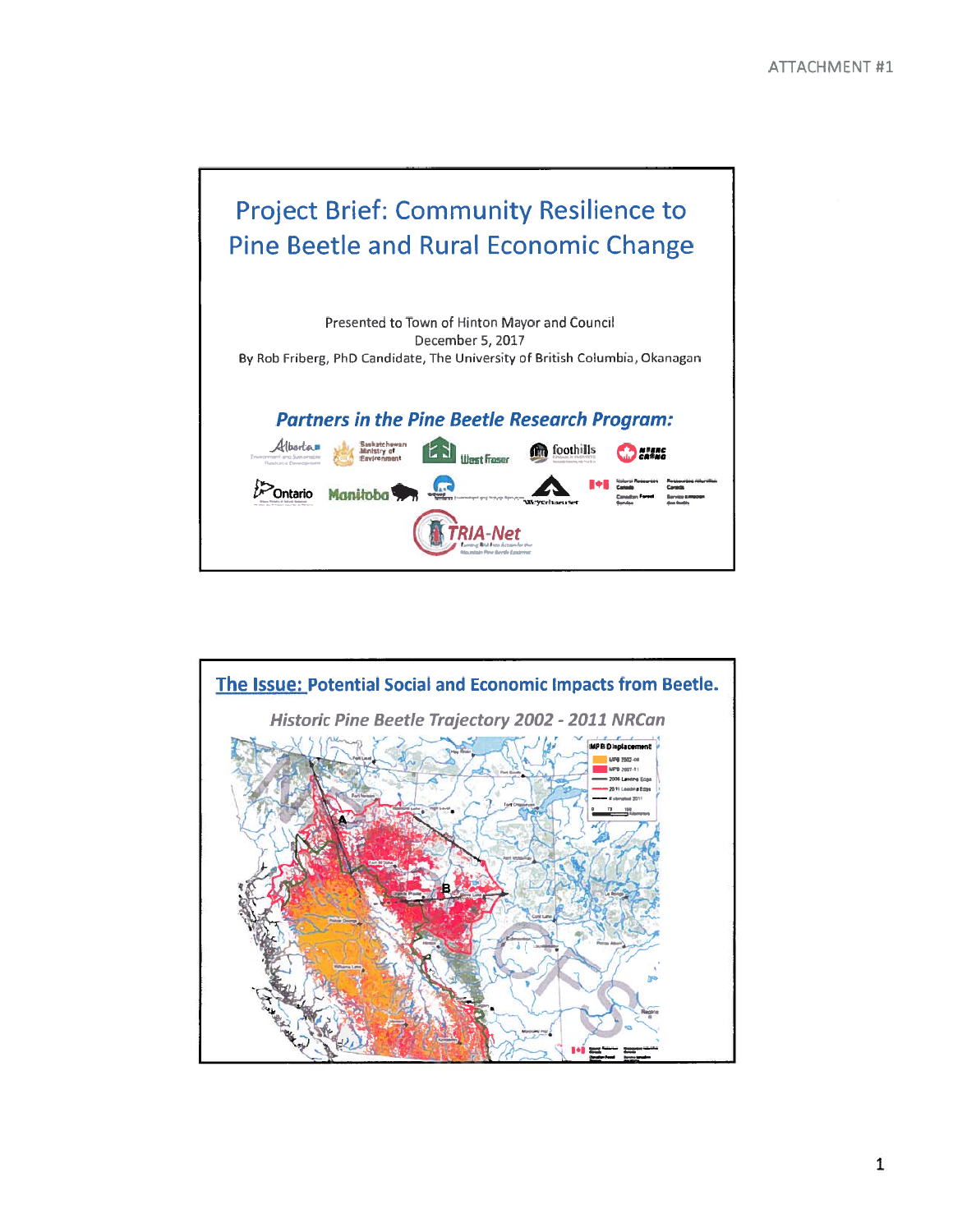

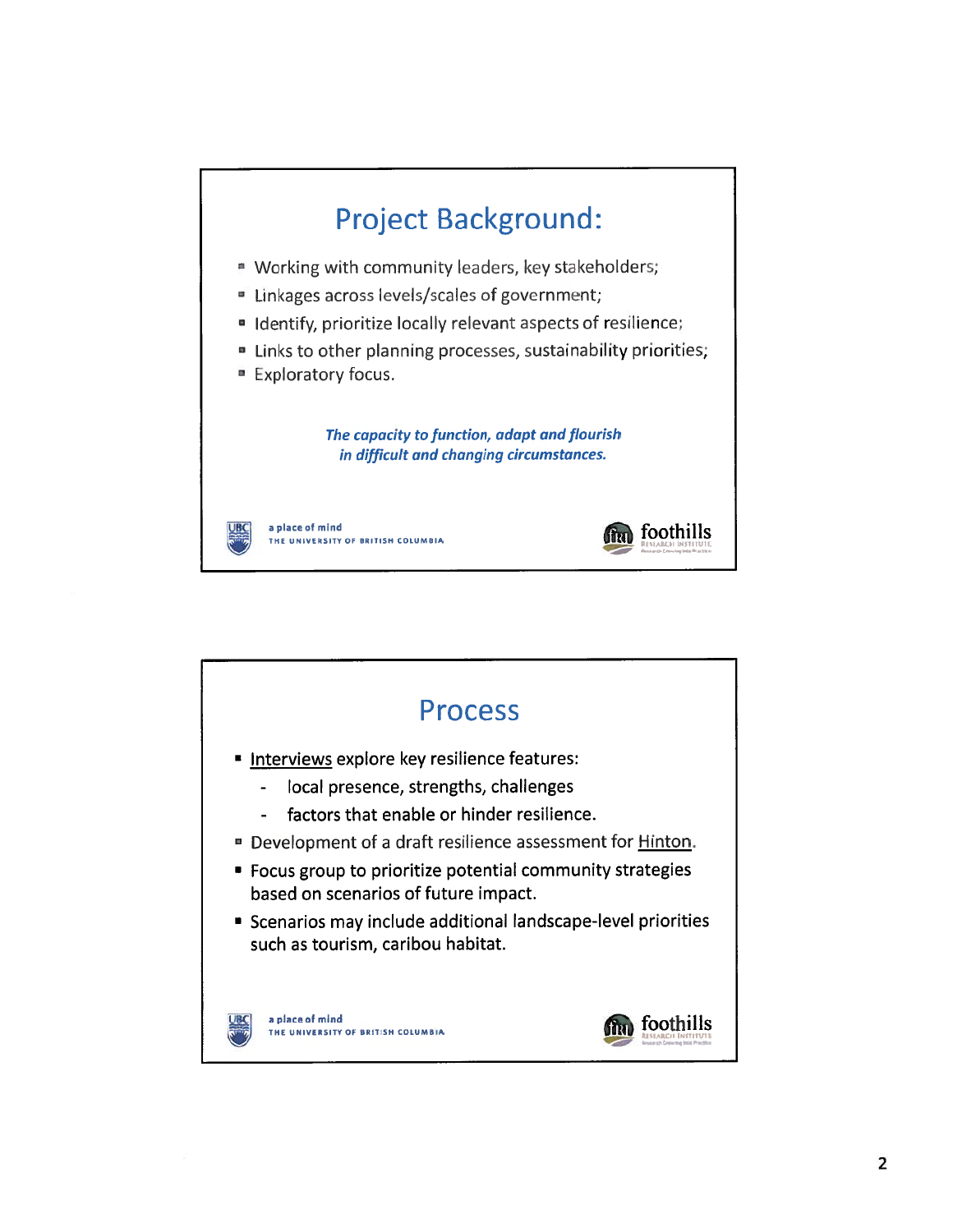